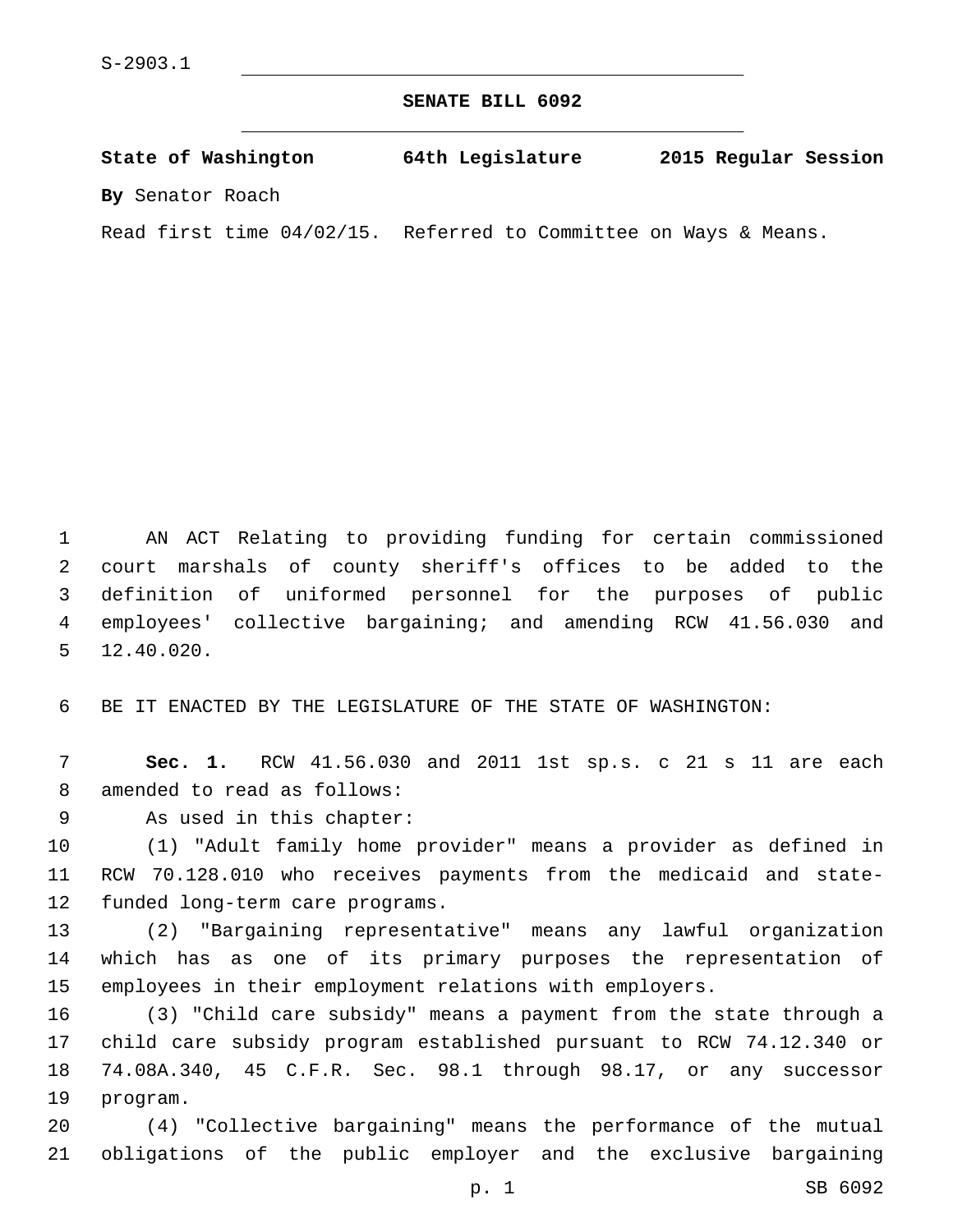representative to meet at reasonable times, to confer and negotiate in good faith, and to execute a written agreement with respect to grievance procedures and collective negotiations on personnel matters, including wages, hours and working conditions, which may be peculiar to an appropriate bargaining unit of such public employer, except that by such obligation neither party shall be compelled to agree to a proposal or be required to make a concession unless 8 otherwise provided in this chapter.

 (5) "Commission" means the public employment relations 10 commission.

 (6) "Executive director" means the executive director of the 12 commission.

 (7) "Family child care provider" means a person who: (a) Provides regularly scheduled care for a child or children in the home of the provider or in the home of the child or children for periods of less than twenty-four hours or, if necessary due to the nature of the parent's work, for periods equal to or greater than twenty-four hours; (b) receives child care subsidies; and (c) is either licensed by the state under RCW 74.15.030 or is exempt from licensing under 20 chapter 74.15 RCW.

 (8) "Individual provider" means an individual provider as defined in RCW 74.39A.240(4) who, solely for the purposes of collective bargaining, is a public employee as provided in RCW 74.39A.270.

 (9) "Institution of higher education" means the University of Washington, Washington State University, Central Washington University, Eastern Washington University, Western Washington University, The Evergreen State College, and the various state 28 community colleges.

 (10)(a) "Language access provider" means any independent contractor who provides spoken language interpreter services for department of social and health services appointments or medicaid enrollee appointments, or provided these services on or after January 1, 2009, and before June 10, 2010, whether paid by a broker, language 34 access agency, or the department.

 (b) "Language access provider" does not mean an owner, manager, or employee of a broker or a language access agency.

 (11) "Public employee" means any employee of a public employer except any person (a) elected by popular vote, or (b) appointed to office pursuant to statute, ordinance or resolution for a specified term of office as a member of a multimember board, commission, or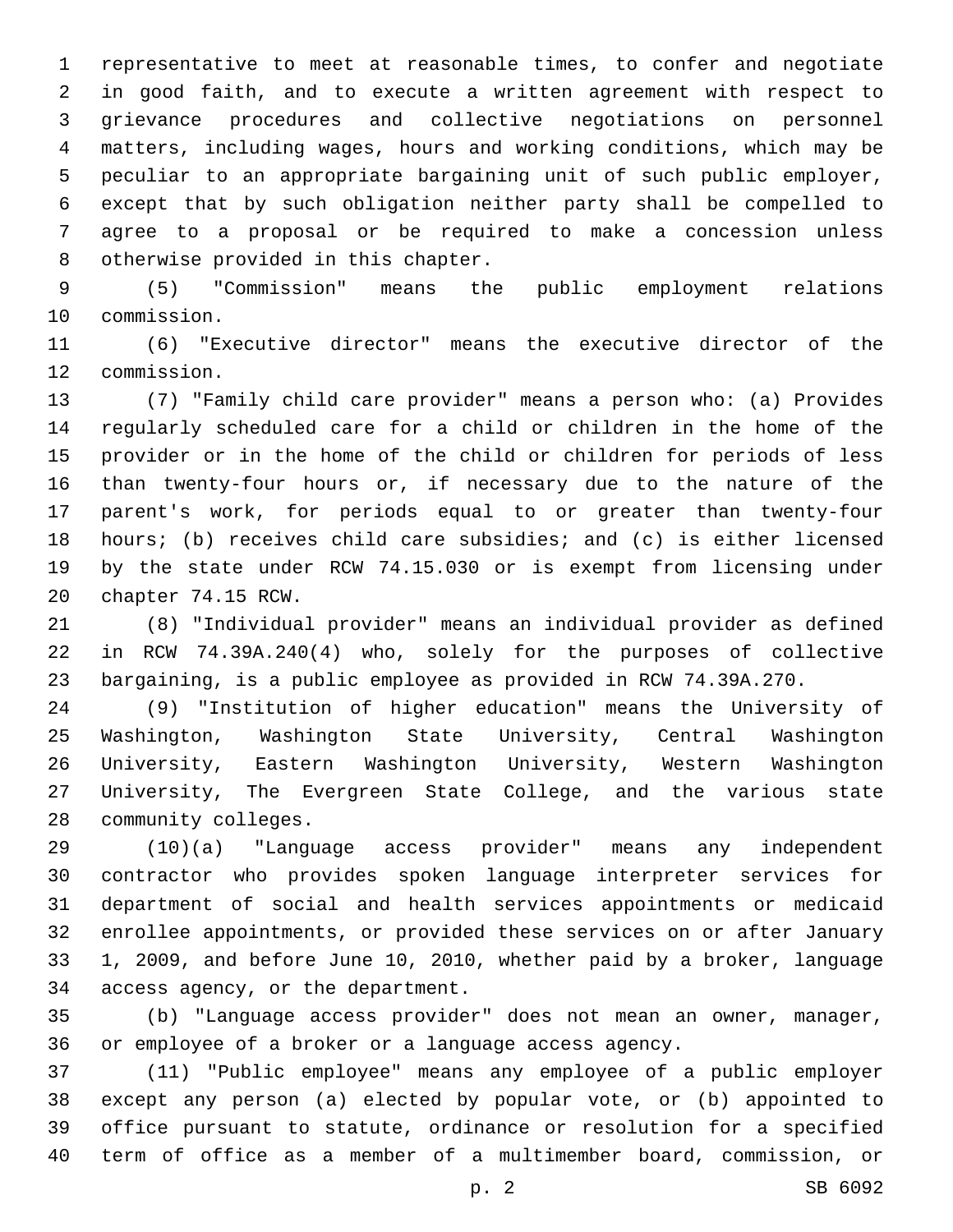committee, whether appointed by the executive head or body of the public employer, or (c) whose duties as deputy, administrative assistant or secretary necessarily imply a confidential relationship to (i) the executive head or body of the applicable bargaining unit, or (ii) any person elected by popular vote, or (iii) any person appointed to office pursuant to statute, ordinance or resolution for a specified term of office as a member of a multimember board, commission, or committee, whether appointed by the executive head or body of the public employer, or (d) who is a court commissioner or a court magistrate of superior court, district court, or a department of a district court organized under chapter 3.46 RCW, or (e) who is a personal assistant to a district court judge, superior court judge, or court commissioner. For the purpose of (e) of this subsection, no more than one assistant for each judge or commissioner may be 15 excluded from a bargaining unit.

 (12) "Public employer" means any officer, board, commission, council, or other person or body acting on behalf of any public body governed by this chapter, or any subdivision of such public body. For the purposes of this section, the public employer of district court or superior court employees for wage-related matters is the respective county legislative authority, or person or body acting on behalf of the legislative authority, and the public employer for nonwage-related matters is the judge or judge's designee of the 24 respective district court or superior court.

 (13) "Uniformed personnel" means: (a) Law enforcement officers as defined in RCW 41.26.030 employed by the governing body of any city or town with a population of two thousand five hundred or more and law enforcement officers employed by the governing body of any county with a population of ten thousand or more; (b) correctional employees who are uniformed and nonuniformed, commissioned and noncommissioned security personnel employed in a jail as defined in RCW 70.48.020(9), by a county with a population of seventy thousand or more, and who are trained for and charged with the responsibility of controlling and maintaining custody of inmates in the jail and safeguarding inmates from other inmates; (c) general authority Washington peace officers as defined in RCW 10.93.020 employed by a port district in a county with a population of one million or more; (d) security forces established under RCW 43.52.520; (e) firefighters as that term is defined in RCW 41.26.030; (f) employees of a port district in a county with a population of one million or more whose duties include